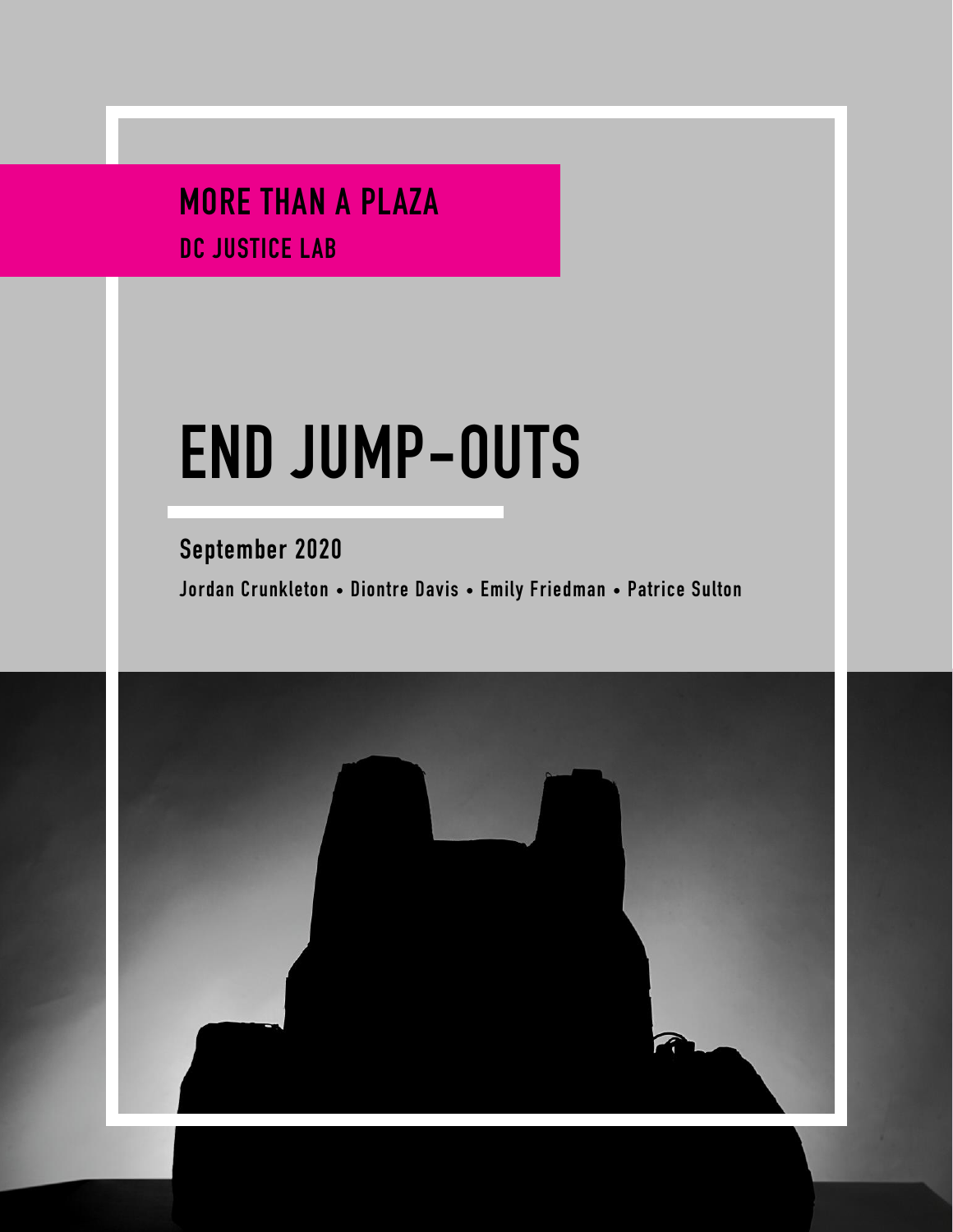### **End Jump-outs**

The most callous example of [stop-and-frisk](https://www.sptdc.com/nomorestopandfrisk)1 in the District of Columbia is the Metropolitan Police Department's jump-out squads. Specialized paramilitary units such as the Gun Recovery Unit ("GRU") in the Narcotics and Special Investigations Division ("NSID") use tactics often referred to as "jump-outs" by community members because of how they operate in D.C.'s predominantly-Black neighborhoods: Officers jump out of unmarked cars to surround, stop, and search individuals without basis. These routine patrols drive around demanding<sup>2</sup> that people who are doing nothing wrong stop, lift up their shirts, and display their waistbands to prove that they are not carrying firearms.

# **["It's become so normalized that when they do jump out, guys are alr](https://www.washingtonpost.com/local/washington-region-has-problems-with-police-shootings-and-racist-practices-too/2020/06/28/c94819a8-b7dd-11ea-a8da-693df3d7674a_story.html?carta-url=https%3A%2F%2Fs2.washingtonpost.com%2Fcar-ln-tr%2F2a2bcf1%2F5ef9c458fe1ff6482dafbca6%2F596b12bb9bbc0f403f8a93cb%2F14%2F47%2Feebbe498e942cafd3a118e1ec79e3b68&utm_campaign=wp_local_headlines&utm_medium=email&utm_source=newsletter&wpisrc=nl_lclheads)eady [starting to pull their shirts up."](https://www.washingtonpost.com/local/washington-region-has-problems-with-police-shootings-and-racist-practices-too/2020/06/28/c94819a8-b7dd-11ea-a8da-693df3d7674a_story.html?carta-url=https%3A%2F%2Fs2.washingtonpost.com%2Fcar-ln-tr%2F2a2bcf1%2F5ef9c458fe1ff6482dafbca6%2F596b12bb9bbc0f403f8a93cb%2F14%2F47%2Feebbe498e942cafd3a118e1ec79e3b68&utm_campaign=wp_local_headlines&utm_medium=email&utm_source=newsletter&wpisrc=nl_lclheads)**<sup>3</sup>

Jump-outs often work in plainclothes with tactical vests, however, a similar tactic has also been observed from **[marked cars.](https://www.youtube.com/watch?feature=youtu.be&v=cghtBX19cjA)**<sup>4</sup> This unlawful and discriminatory treatment undermines community trust in law enforcement and does not improve public safety. This tactic must be ended immediately to ensure the safety of our community members and to preserve the constitutionality of policing in D.C.

MPD's paramilitary units jump-out tactics are in line with a larger culture of celebrating police violence and the idea that D.C. residents from certain neighborhoods should be treated as inherently dangerous. Although D.C. leadership [denies](https://www.newsweek.com/jump-outs-dcs-scarier-version-stop-and-frisk-300151)s that jump-outs are still a pervasive aspect of Department culture, these units brag about the often-violent practice.

*Members of the Powershift unit were seen wearing t-shirts that bore the slogan "Let me see that waistband jo" and included white supremacist logo.<sup>6</sup>*

*Members of GRU sported insignia glorifying police violence with the slogan "vest up one in the chamber" and an image of a human skull with a bullet hole in the center.<sup>7</sup>*

This imagery endorses a dangerous culture between officers and community



members: where officers are portrayed as ready to shoot and kill, rather than protect and serve.

Jump-out tactics have been employed in other cities by police units under various names such as the Anti-Crime Unit, Time Out, and Jump-out Boys.<sup>8</sup> Although New York City has taken measures to disband jump-out units<sup>9</sup> and crack down on "stop and frisk" practices, these dehumanizing tactics are alive and well in the District of Columbia.<sup>10</sup>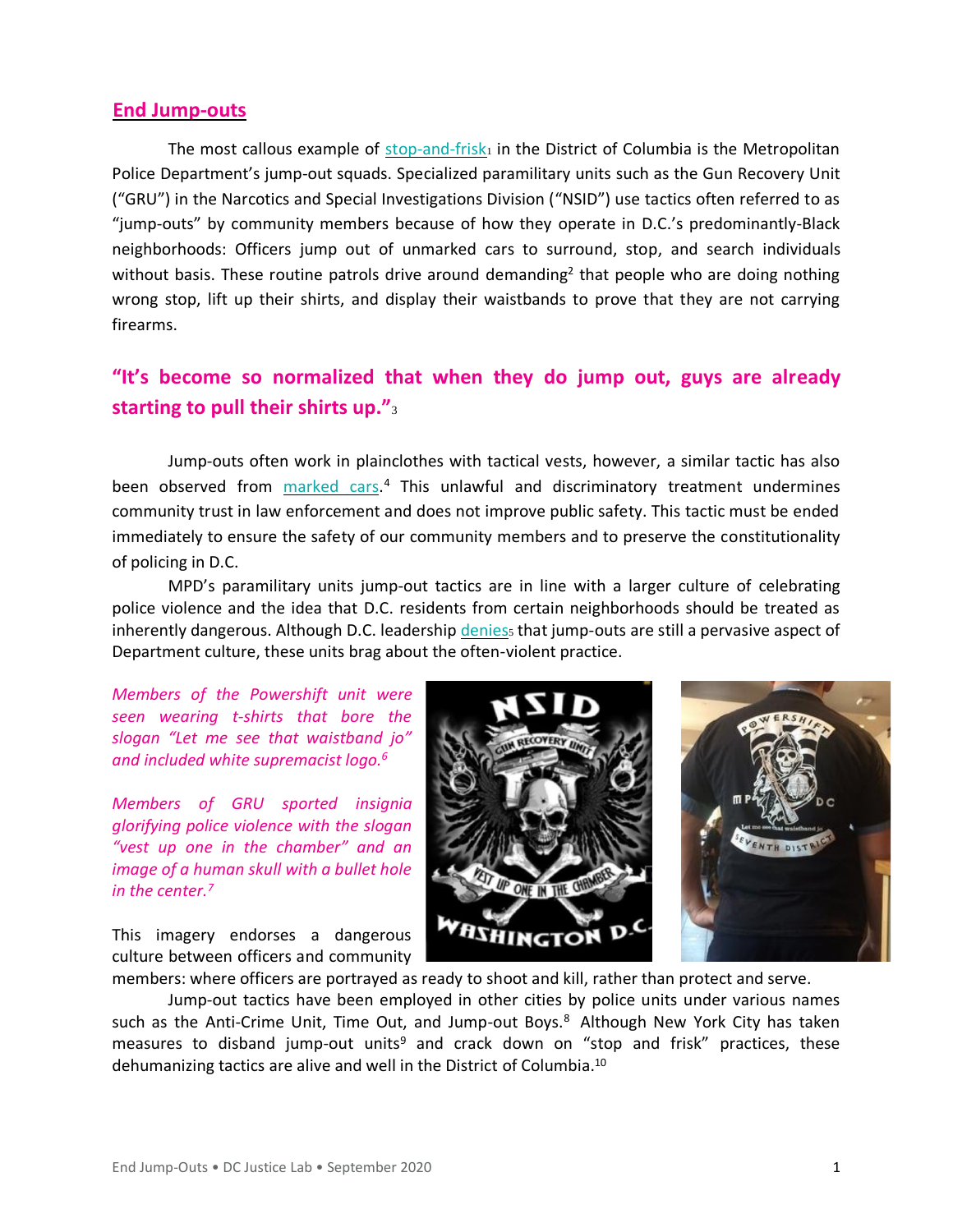As recently as January 2020, Sergeant Charlotte Djoussou confirmed that officers are still conducting jump-outs and targeting Black communities when doing so. **"[Officers were targeting](https://www.wusa9.com/article/news/local/dc/mpd-whistleblowers-testify-dc-council/65-76e2a8eb-efb3-453f-a1f2-3e7b099537fd)  [groups of minority males and violating 4th Amendment rights, jumping out](https://www.wusa9.com/article/news/local/dc/mpd-whistleblowers-testify-dc-council/65-76e2a8eb-efb3-453f-a1f2-3e7b099537fd)…During roll call, NSID [officers were being instructed to target large groups in poverty-stricken areas without probable](https://www.wusa9.com/article/news/local/dc/mpd-whistleblowers-testify-dc-council/65-76e2a8eb-efb3-453f-a1f2-3e7b099537fd)  [cause.](https://www.wusa9.com/article/news/local/dc/mpd-whistleblowers-testify-dc-council/65-76e2a8eb-efb3-453f-a1f2-3e7b099537fd)"** <sup>11</sup> The plaintiffs in the pending case of *Crudep et Al v. District of Columbia,* allege that as recently as April of this year, MPD was still actively performing jump-outs, still discriminating, and still violating citizens' constitutional rights.<sup>12</sup>

## **["You just get over it. You don't bother trying to find out who the police officers](https://www.newsweek.com/jump-outs-dcs-scarier-version-stop-and-frisk-300151)  [were and stuff like that because it happens to almost everyone that you know…I](https://www.newsweek.com/jump-outs-dcs-scarier-version-stop-and-frisk-300151)  [really can't name one of my friends who hasn't had a jump-out happen to](https://www.newsweek.com/jump-outs-dcs-scarier-version-stop-and-frisk-300151)  [them."](https://www.newsweek.com/jump-outs-dcs-scarier-version-stop-and-frisk-300151)**<sup>13</sup>

One D.C. Resident, Ryan Morgan, submitted a [video](https://m.youtube.com/watch?v=cghtBX19cjA&feature=youtu.be) of an MPD officer demanding to see his waistband without probable cause. In the video, Morgan states he does not consent to any search, yet he is still harassed and intimidated into showing his waistband to prove he is not carrying a  $g$ un. $^{14}$ 

Similar tactics garnered national attention in recent months when plainclothes paramilitary units in Portland, Oregon, jumped out to stop, frisk, and even detain protestors.<sup>15</sup> The terror felt by those in Portland parallels the terror routinely experienced by District residents when Black youths in D.C. are subjected to the same practice. 16

The city must take immediate action to prevent MPD from further terrorizing its citizens and put a stop to the use of jump-outs in D.C.

#### **Legal framework:**

It took more than 10 years<sup>17</sup> of organizing and litigation before a federal court in New York held that NYPD's practice of systematically targeting people of color to stop and frisk violated the Fourth Amendment's prohibition against unlawful searches and seizures and the Fourteenth Amendment's guarantee of equal protection under law.<sup>18</sup> MPD's jump-out practices violate the same constitutionally-protected rights.

After [ignoring](https://wamu.org/story/19/09/10/d-c-police-release-long-delayed-stop-and-frisk-data-showing-racial-disparities-in-stops/)19 a statutory mandate to collect data until a federal court ordered them to do so, the Metropolitan Police Department produced its first stop data  $\frac{report_{20}}{}$  $\frac{report_{20}}{}$  $\frac{report_{20}}{}$  earlier this year. Unsurprisingly, it revealed that 87% of non-traffic stops were of Black residents, even though they make up only 46% of the District's population.<sup>21</sup>

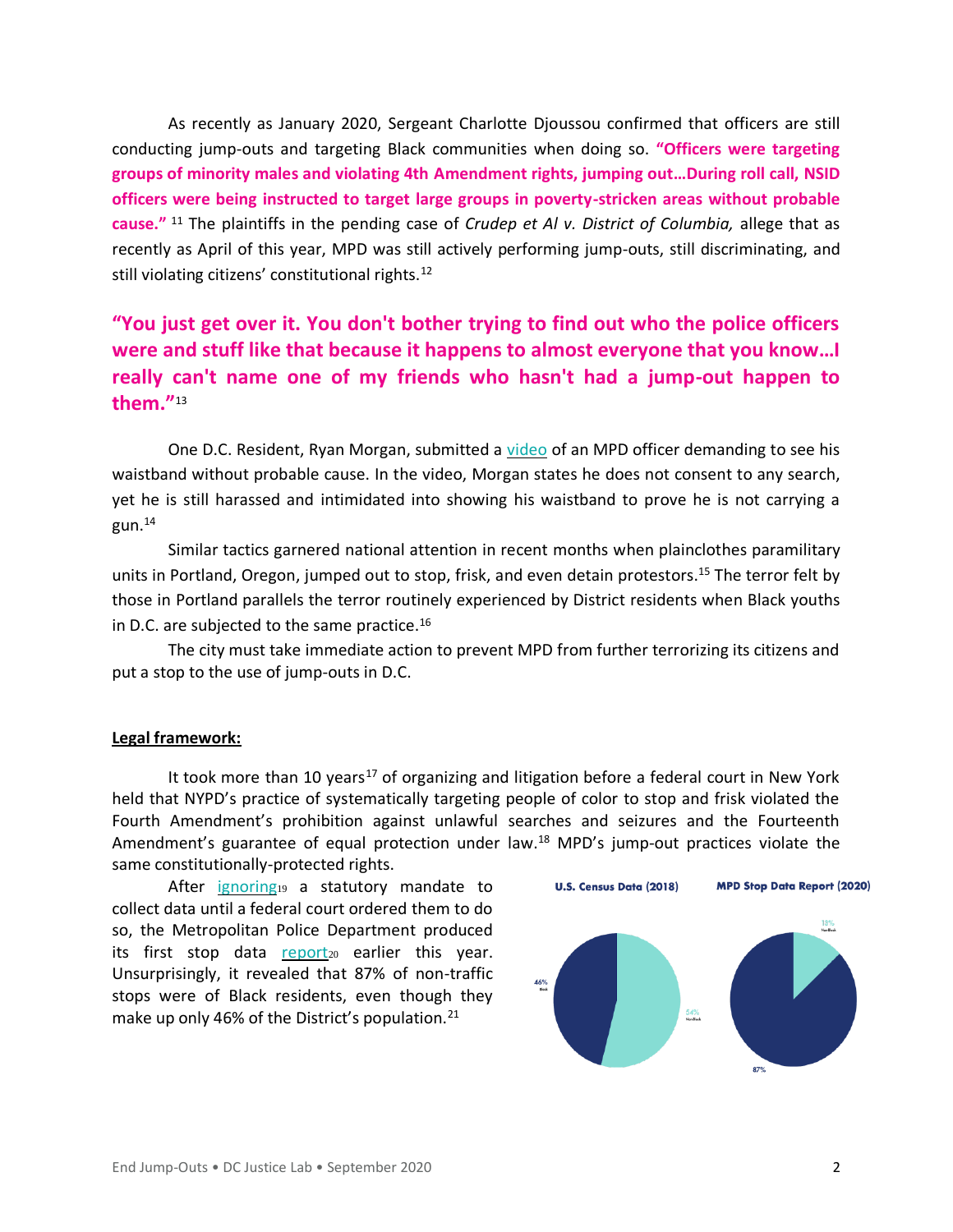This [MPD report](https://mpdc.dc.gov/sites/default/files/dc/sites/mpdc/publication/attachments/Stop%20Data%20Report.pdf)22 and the ACLU-[DC's Analysis](https://www.acludc.org/en/news/aclu-analysis-dc-stop-and-frisk-data-reveals-ineffective-policing-troubling-racial-disparities)23 illustrate three things:

- 1. **Stops are happening too often.** MPD reports that between July 22 and December 31, 2019, it collected data on approximately 63,000 police stops. Officers made 11,045 stops that did not result in a warning, ticket, or arrest. This category of citizen stops almost certainly includes stops of people who were engaged in innocent conduct.
- 2. **Stops are targeting Black people.** Black people make up 87% of non-traffic stops and 91% of the searches, that resulted in no warning, ticket, or arrest. Black youths made up 89% of the children who were stopped and were stopped 10 times more often than their white peers.
- 3. **Stops are not keeping us safe**. Less than one percent of all stops and less than two percent of non-traffic stops led to the seizure of guns. According to a report from the Mayor's office, $24$  violent crime increased 4% during the five-month period of data collection.

#### *The Fourth Amendment*

The United States Constitution requires reasonable articulable suspicion before a person can be lawfully stopped by police, even momentarily.<sup>25</sup> The D.C. Court of Appeals defines a stop as "when liberty is restrained by means of physical force or show of authority."<sup>26</sup> The Supreme Court of the United States has held that the test for a non-consensual stop is "whether, taking into account all of the circumstances surrounding the encounter, the police conduct would have communicated to a reasonable person that he was not at liberty to ignore the police presence and go about his business."<sup>27</sup>

Jump-outs demanding that a person show their waistband typically amount to a "stop" and, therefore, require that an officer have a reasonable articulable suspicion that criminal activity is afoot.<sup>28</sup> Reasonable articulable suspicion consists of, "specific and articulable facts which, taken together with rational inferences from those facts, reasonably warrant that intrusion."<sup>29</sup> Judicial charity has expanded the definition over time, to accommodate the fast-moving and challenging realities of policework.<sup>30</sup> However, District residents describe jump-outs as acting without any suspicion at all.

#### *The Fourteenth Amendment*

Although the Fourteenth Amendment to the United States Constitution provides for equal protection under the law, the Supreme Court of the United States and the District of Columbia Court of Appeals have yet to expressly address whether the exclusionary rule applies when police engage in racial profiling.<sup>31</sup>

Whether the federal constitution requires it or not, the District of Columbia must demand more. The District's [Human Rights](https://code.dccouncil.us/dc/council/code/titles/2/chapters/14/) Act<sub>32</sub> requires that residents be protected from lawlessness and racism. The District's First Amendment Assemblies Act codifies a definition of reasonable suspicion that specifies, "A suspicion that is based upon the race, ethnicity, religion, national origin, lawful political affiliation or activity, or lawful news-gathering activity of an individual or group is not a reasonable suspicion."33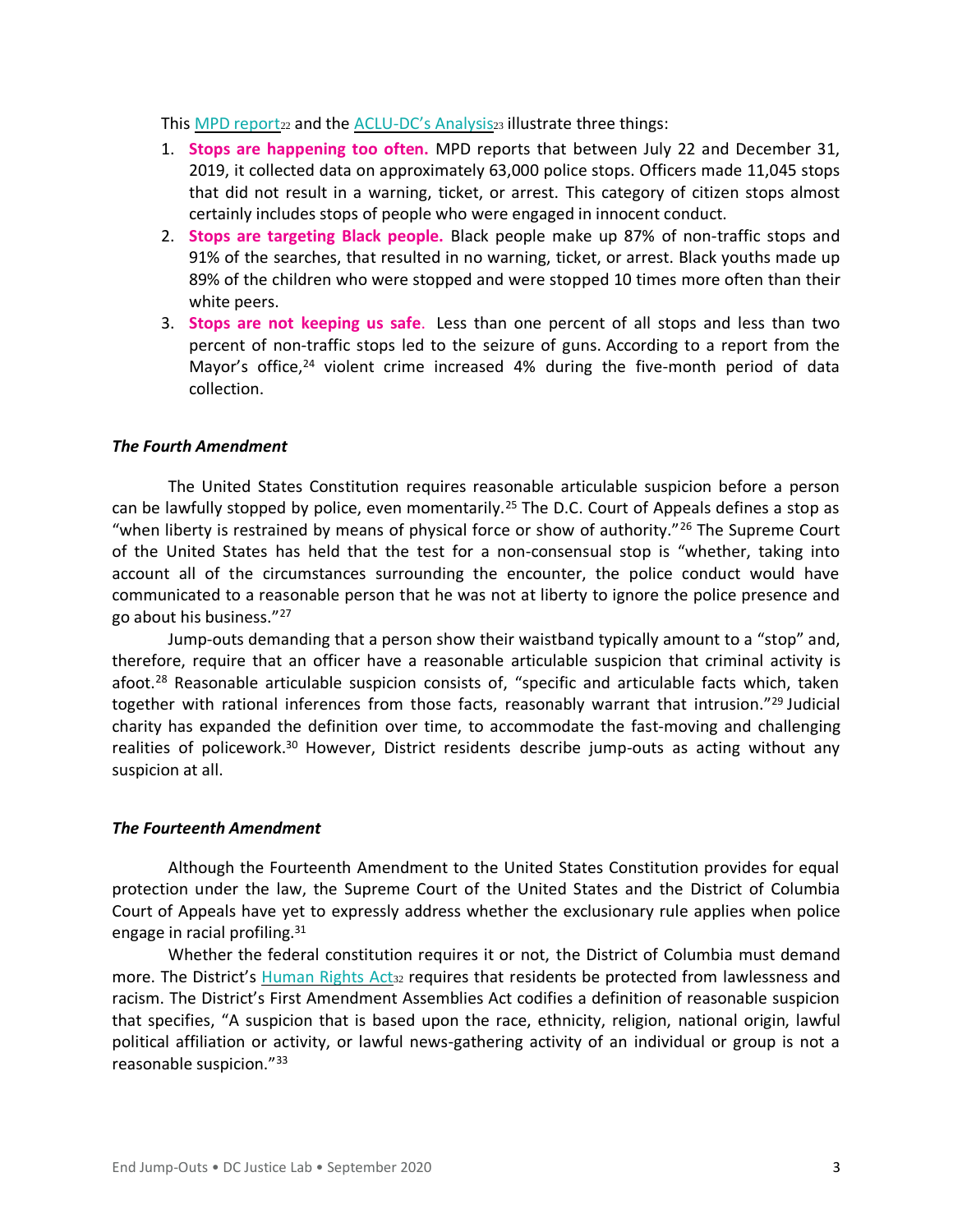

DC Justice Lab calls on the District of Columbia to take immediate action to end jump-outs. The District must:

- **Disband existing paramilitary units and reassign those officers. 34**
- **Require officers to work in full uniform and marked police cars, unless they are conducting a justified and targeted undercover operation.<sup>35</sup>**
- **Prohibit officers from demanding to see a person's waistband without probable cause**.
- **Disallow the following common pre-textual bases for reasonable articulable suspicion or probable cause:**
	- o **Presence in a high-crime neighborhood;**
	- o **Apparent nervousness around police officers;**
	- o **So-called furtive gestures or movements or running;**
	- o **A generic bulge in a person's clothing; and**
	- o **Time of day. 36**
- **Suppress all evidence seized as a result of "jump outs" and other discriminatory stop and frisk tactics.**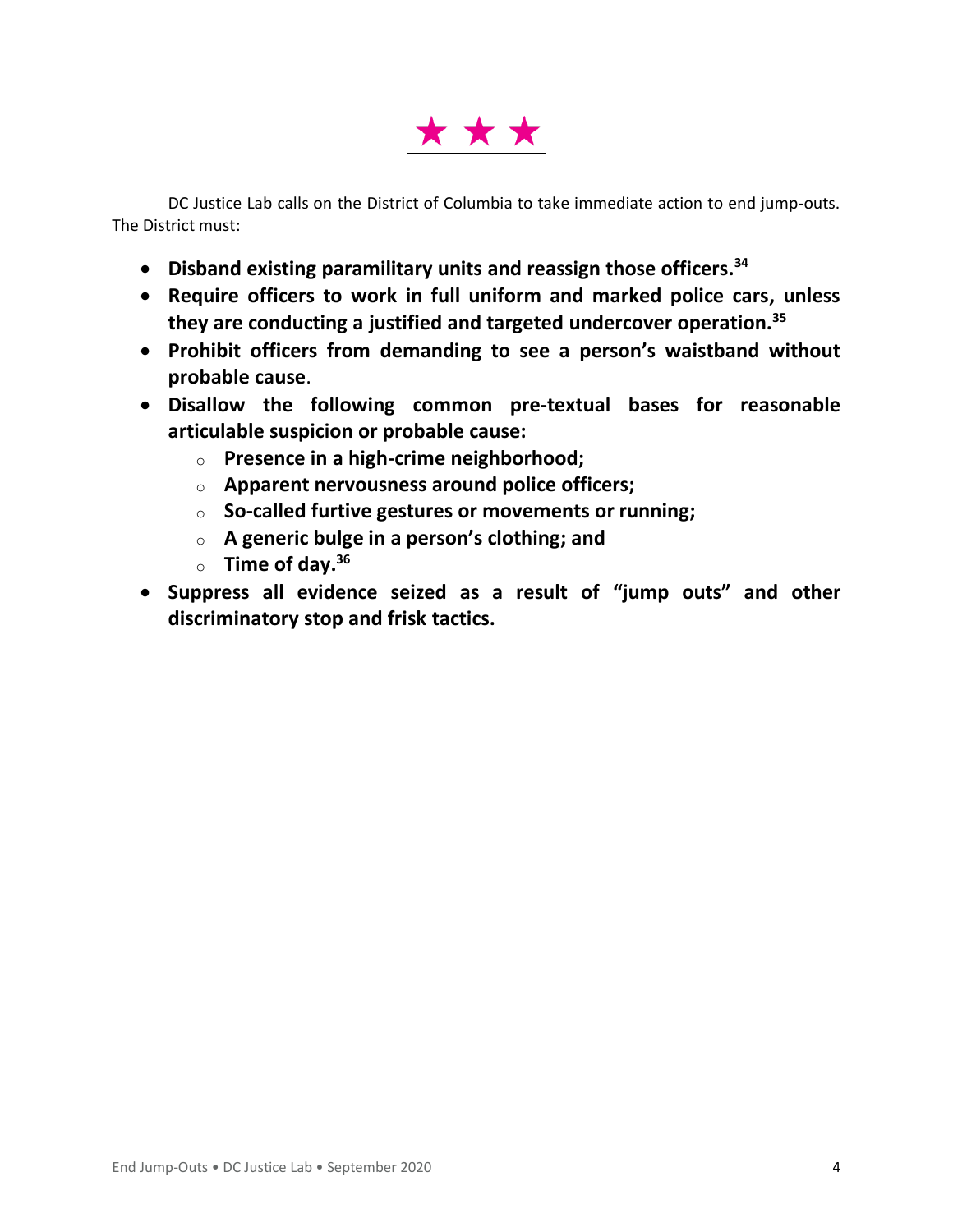## References

<sup>1</sup> Stop Police Terror Project DC, *No More Stop and Frisk*, available at <https://www.sptdc.com/nomorestopandfrisk> (last visited Sept. 5, 2020).

<sup>2</sup> @breakingtheset, *Insane Police "Jump Outs" In DC | Interview with Eugene Puryear*, YOUTUBE (Feb. 11, 2015), [https://www.youtube.com/watch?v=JJJIoAuKKeo.](https://www.youtube.com/watch?v=JJJIoAuKKeo)

<sup>3</sup> Robert McCartney, *Washington Region Has Problems With Police Shootings and Racist Practices, Too*, WASHINGTON POST (Jun. 29, 2020).

<sup>4</sup> @Soup Visions, *White Washington Dc Police Harassing Me Again*, YOUTUBE (Nov. 15, 2017), available at [https://www.youtube.com/watch?feature=youtu.be&v=cghtBX19cjA.](https://www.youtube.com/watch?feature=youtu.be&v=cghtBX19cjA)

<sup>5</sup> The Kojo Nnamdi Show, *Chief Lanier on "Jump-Outs": "You're Only Seeing One Half Of the Picture*, WAMU (Apr. 3, 2015).

<sup>6</sup> Peter Hermann & Keith L. Alexander, *D.C. Police Suspend Officer Seen Wearing Shirt With Symbol Used by Racist Group*, WASHINGTON POST (July 28, 2017).

7 Justin Jouvenal, *Photo Shows D.C. Officers Displaying Flag That Advocates Violence, Complaint Says*, WASHINGTON POST (Aug. 12, 2017).

<sup>8</sup> Kamilah Newtown, *'We call them jump-out boys': Videos of protesters getting picked up by unmarked police cars spark outrage, but many say it's not new*, YAHOO (Jul. 31, 2020).

#### 9 *Id.*

<sup>10</sup> Stop Police Terror Project DC, *No More Stop and Frisk*, available at <https://www.sptdc.com/nomorestopandfrisk> (last visited Sept. 5, 2020).

<sup>11</sup> Nathan Baca, *2 employees allege DC Police faking numbers, targeting minorities*, WUSA9 (Jan. 16, 2020).

<sup>12</sup> *Crudep et Al v. District of Columbia*, No. 1:2020cv01135 (D.C. filed Jun. 9, 2020).

<sup>13</sup> Max Kutner, *'Jump-Outs': D.C.'s Scarier Version of 'Stop-and-Frisk'*, NEWSWEEK (Jan. 16, 2015).

<sup>14</sup> @Soup Visions, *White Washington Dc Police Harassing Me Again*, YOUTUBE (Nov. 15, 2017), available at [https://www.youtube.com/watch?feature=youtu.be&v=cghtBX19cjA.](https://www.youtube.com/watch?feature=youtu.be&v=cghtBX19cjA)

<sup>15</sup> Emily Czachor, *Alexandria Ocasio-Cortez to Push Bill Making Feds Identify Themselves Following Portland Arrests*, NEWSWEEK (Jul. 20, 2020).

<sup>16</sup> *See* Max Kutner, 'Jump-Outs': D.C.'s Scarier Version of Stop and Frisk, NEWSWEEK (Jan 16, 2015) (recounting this narrative: "I didn't know who it was…I was scared. I thought it was somebody trying to grab me, throw me in the trunk or something.")

<sup>17</sup> *Floyd et al v. City of New York*, CENTER FOR CONSTITUTIONAL RIGHTS (July 9, 2020), available at [https://ccrjustice.org/home/what-we-do/our-cases/floyd-et-al-v-city-new-york-et-al.](https://ccrjustice.org/home/what-we-do/our-cases/floyd-et-al-v-city-new-york-et-al) 

<sup>18</sup> *Floyd v. City of New York*, 959 F.Supp.2d 540 (S.D.N.Y. 2013).

<sup>19</sup> Martin Austermuhle, *D.C. Police Release Long-Delayed Stop-And-Frisk Data, Showing Racial Disparities in Stops*, WAMU (Sep. 10, 2019).

<sup>20</sup> Metropolitan Police Department Washington D.C., Stop Data Report (Feb., 2020), available at [https://mpdc.dc.gov/sites/default/files/dc/sites/mpdc/publication/attachments/Stop%20Data%20Report.pdf.](https://mpdc.dc.gov/sites/default/files/dc/sites/mpdc/publication/attachments/Stop%20Data%20Report.pdf)

<sup>21</sup> *See Id*., at 19 - 21 (showing racial demographic data of ticket stops, wherein black residents comprised 66% of stops in the First District, 35% of stops in the Second District, 54% of stops in the Third District, 60% of stops in the Fourth District, 70% of stops in the Fifth District, 90% of stops in the Sixth District, and 91% of stops in the Seventh District, as well as non-ticket stops, wherein black residents comprised 86% of stops in the First District, 64% of stops in the Second District, 78% of stops in the Third District, 73% of stops in the Fourth District, 90% of stops in the Fifth District, 97% of stops in the Sixth District, and 96% of stops in the Seventh District). <sup>22</sup> *Id*.